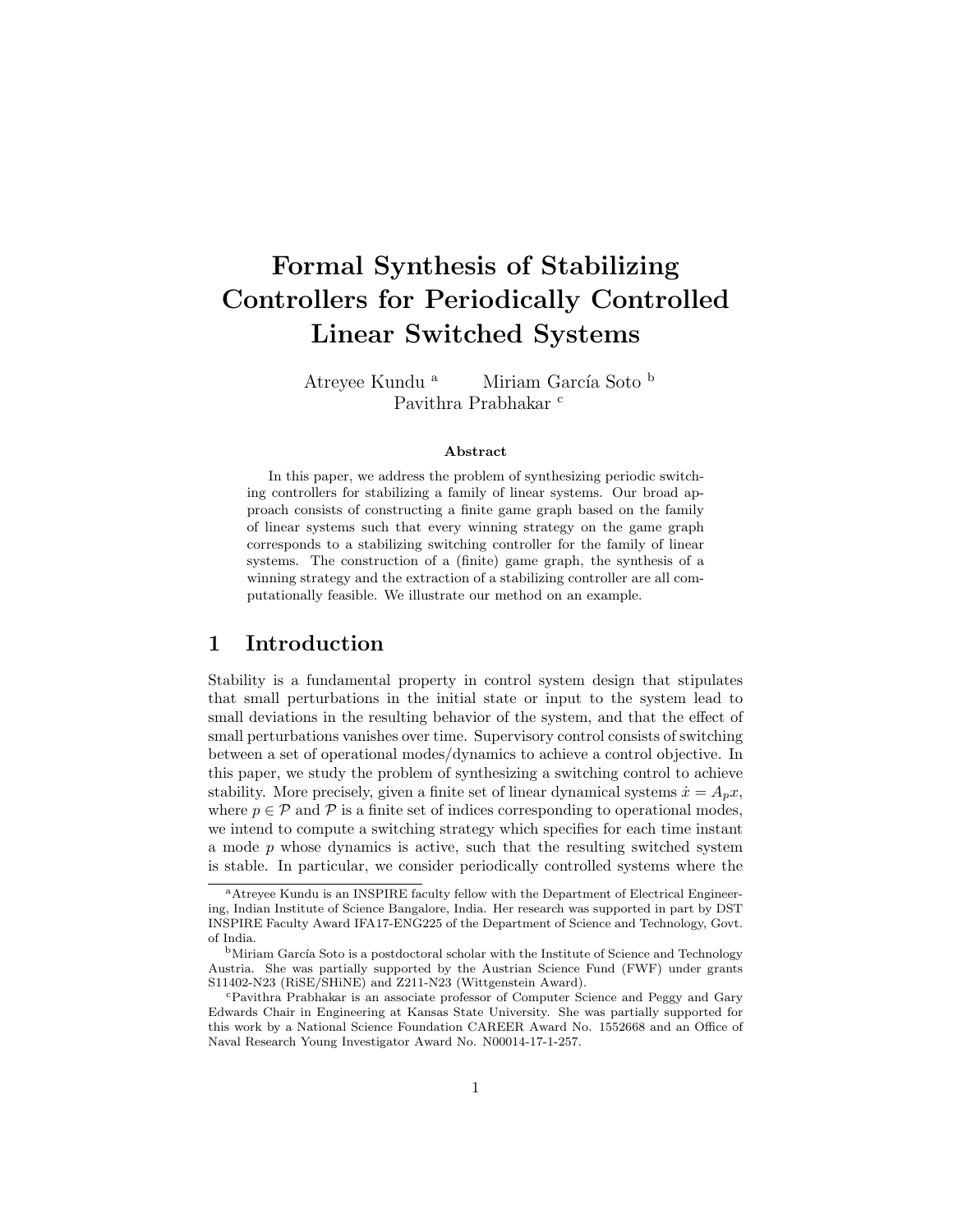change to a new dynamics occurs only at time instants that are multiples of  $\tau$ , that is, at time  $\tau$ ,  $2\tau$ ,  $3\tau$ ,  $\cdots$ . Periodically controlled switched systems model real time behaviors of supervisory controller when implemented on a digital platform, wherein, the sensing of the plant state and application of mode switch happens synchronously with the processor clock periodically.

Switched systems [12] have been extensively investigated in the context of stability. Stability analysis for switched systems is challenging even when the dynamics of the modes is linear. For instance, it is shown in [2] that switching between two stable systems can result in an unstable system. Hence, it is essential to design the switching logic carefully so as to ensure stability. From a computational point of view, it was established that analyzing stability is undecidable for switched and hybrid systems even when the dynamics is a constant rate dynamics [24]. Research on stability analysis for switched linear systems explores restrictions on the dynamics and switching law such as requiring the system matrices to be pairwise commutative or symmetric, for enforcing stability [16, 29]. More generally, Lyapunov function based approaches have been explored for stability analysis and stabilizability of both linear and non-linear switched systems, and consist broadly of common and multiple Lyapunov function paradigms. Necessary and sufficient conditions for the existence of common and multiple Lyapunov functions [25, 26, 1] as well as constraints on the switching, such as, slow switching characterized by (average) dwell time [15, 7], and asymptotic characterizations [9, 10] that ensure stability have been investigated. For constrained switching, multiple Lyapunov functions have been studied in [3] including piecewise quadratic Lyapunov functions [8]. For the stabilization problem, Control Lyapunov functions, namely, quadratic and piecewise quadratic, have been explored in [28, 27, 18]. Necessary and sufficient conditions for stabilization have been explored in [13]. See [14] for a recent survey on stability and stabilization of switched linear systems. Synthesis of stabilizing switching signals for family of unstable linear systems appeared earlier in the literature, see e.g., [4, 6]. A min-switching signal [6] ensures global asymptotic stability of a linear switched system  $S$  given that the subsystem matrices satisfy a set of Bilinear Matrix Inequalities (BMIs).

In this paper, we propose an alternate approach based on abstractions for synthesizing a stabilizing controller, that requires solving linear programming problems and uses insights from automata and game theory [5]. Our broad approach for synthesizing a periodic switching control is an abstraction based approach which consists of constructing a finite weighted game graph that represents an abstraction (simplification) of the original system, and solving the controller synthesis problem on the simplified system. More precisely, we construct a finite game graph such that every control strategy on the finite game graph which satisfies certain conditions (every cycle in the resulting graph has product of the weights on the edges at most 1) corresponds to an actual periodic stabilizing switching control in the original system. However, the finite game graph is conservative in that it might have fewer strategies than that in the original system.

The game graph is constructed based on a finite partition of the state-space.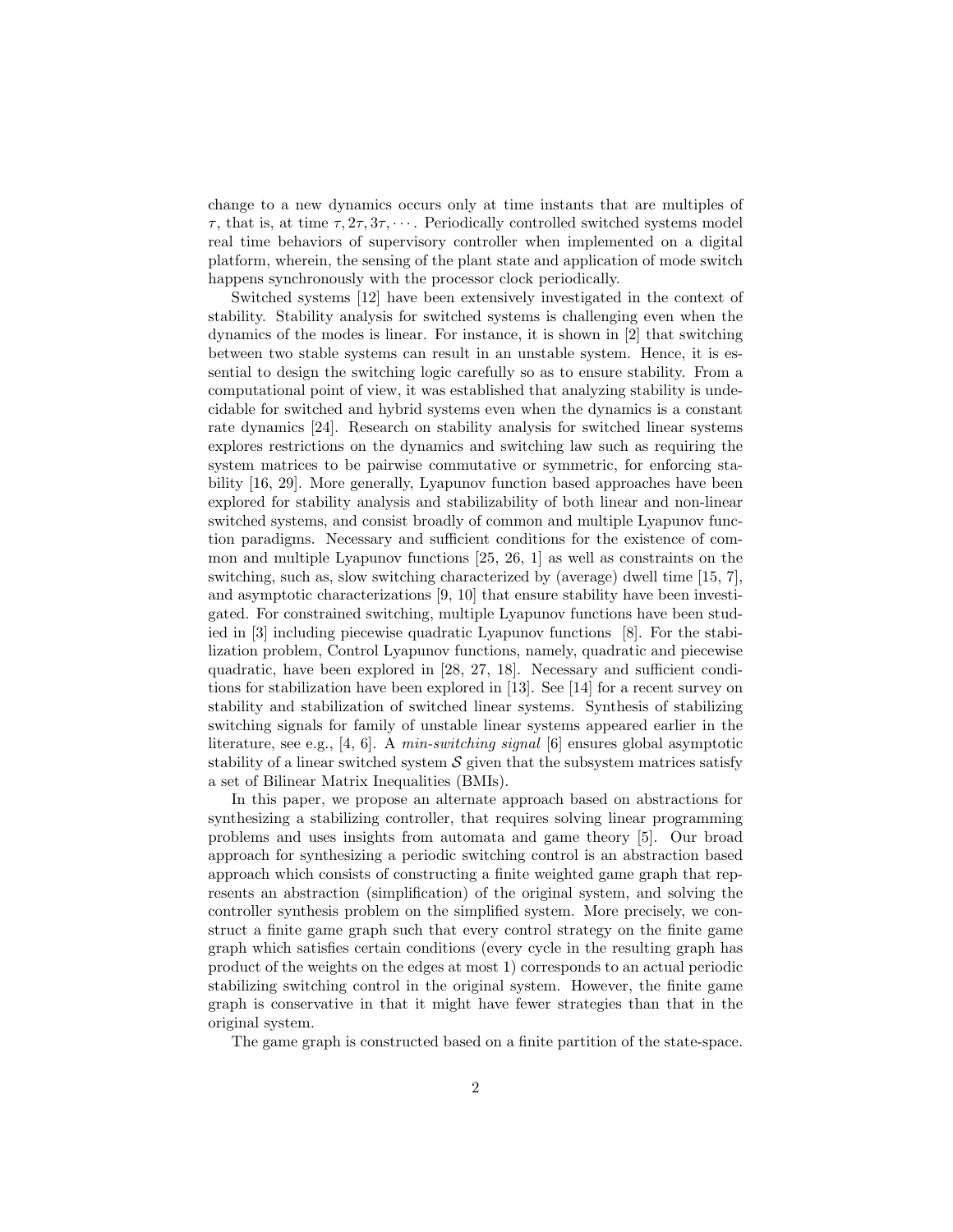Each region  $r$  in the partition corresponds to a player 1 node in the graph, and has an edge to a player 2 node  $(r, p)$  for every index  $p \in \mathcal{P}$  of the dynamics. Player 1 chooses which of the dynamics to follow from a given region  $r$ , which is performed by following the corresponding edge. That is, choosing dynamics p from region r corresponds to following the edge r to  $(r, p)$ . Player 2 follows the dynamics chosen for a time period  $\tau$ . Hence, from  $(r, p)$ , there is an edge to every r' such that from r following the dynamics p for time  $\tau$  results in region  $r'$ . Note that Player 2 does not choose an edge, but needs to ensure stability for each of the edges. The strategy corresponds to choosing an edge from each Player 1 node such that all the paths in the graph obtained by choosing any of the Player 2 edges result in a stabilizing control. This is achieved by adding a weight to the edges from  $(r, p)$  to r' which provide a bound the factor by which the state of the system moves away from the origin (the equilibrium point) when moving from r to r' using p for time  $\tau$ . A stabilizing controller then corresponds to a strategy in which the resulting graph does not have a cycle in which the product of the weights on the edges is  $> 1$ .

Our approach follows the broad approach for stabilizing controller synthesis in [23], which builds on the abstraction based stability analysis in [21, 20, 17, 19]. However, in comparison to [23], the current paper differs in several aspects. Firstly, here we consider the problem of periodic switching controllers, whereas, in [23], a state (facet) based switching controller is sought. Hence, in the game graph constructed, the nodes in [23] corresponds to facets specified along with the problem, whereas in this paper, the nodes correspond to regions, that is provided by the user or automatically determined using approaches such as counter-example guided abstraction refinement [17]. Further, here, the graph construction is simpler as compared to that from [23] in that certain auxiliary nodes are not required. Finally, the computation of the edges is simpler, since, we need to only check if it is possible to reach a target region from a source region at a specific time  $\tau$ , rather than in an unbounded interval  $[0, \infty)$  as in [23], where hybridization is applied prior to abstract game graph construction to tackle the issue. Further details regarding the computational aspects are discussed in Section 5.1.

# 2 Problem statement

In this section, we introduce the controller synthesis problem which consists of synthesizing a periodic switching sequence for a given family of linear dynamical systems such that the executions resulting from the application of the switching sequence on the family correspond to a stable system. We will define the concepts required to formalize the controller synthesis problem. Let  $\mathbb{R}, \mathbb{Q}$  and N denote the set of real, rational and natural numbers, respectively.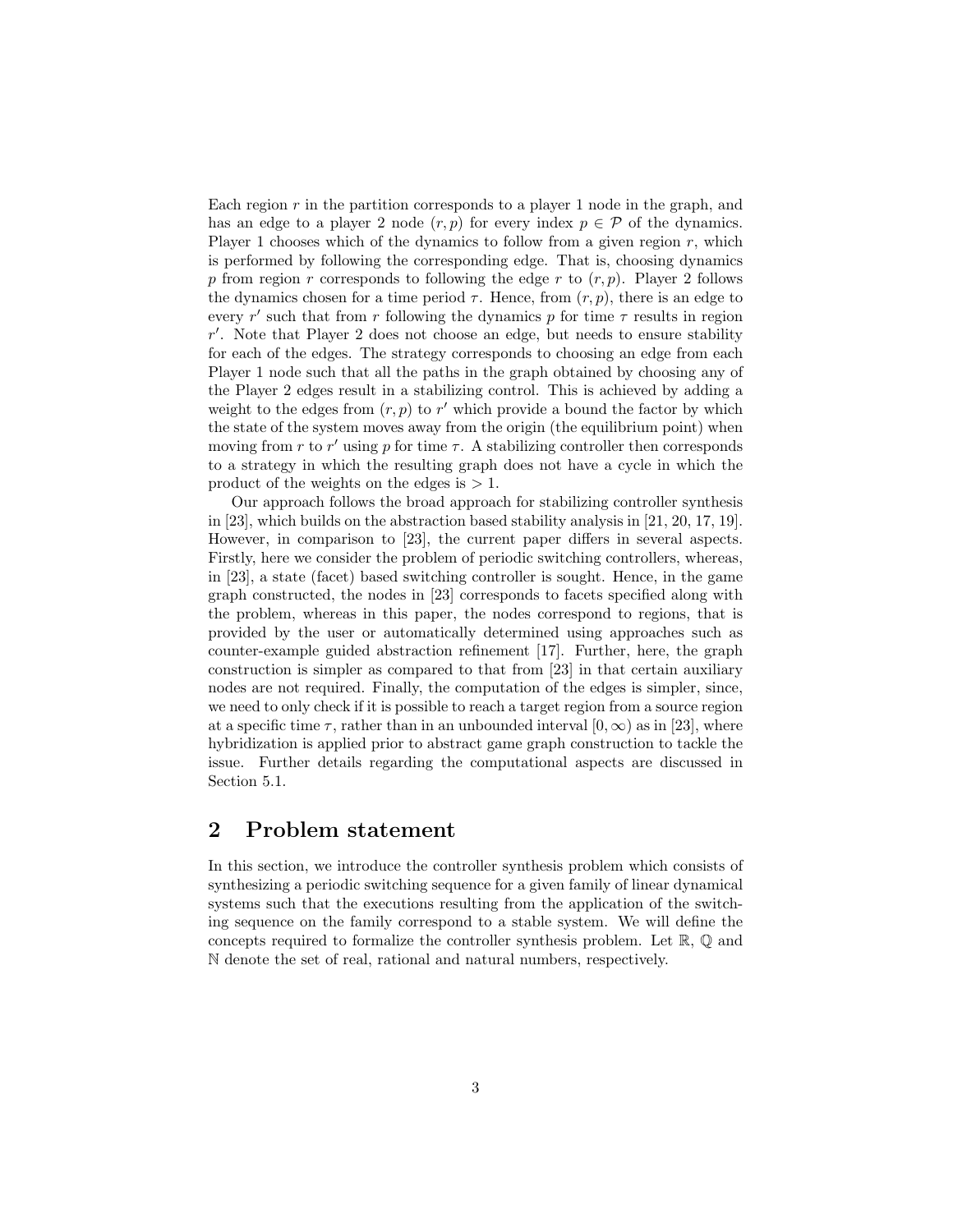### 2.0.1 Family of linear systems

Consider a family of continuous-time linear systems

$$
\dot{x}(t) = A_p x(t), \ x(0) \in X_0, \ p \in \mathcal{P}, \ t \in \mathbb{R}_{\geq 0}, \tag{1}
$$

where  $x(t) \in \mathbb{R}^d$  is the vector representing the state of the system at time t, and  $\mathcal{P} = \{1, 2, ..., N\}$  is an index set where a  $p \in \mathcal{P}$  is used to refer to the p-th linear dynamical system, and  $X_0$  is a set of initial states. We also refer to the index  $p$  as the (operational) mode of the family of systems. We will use  $\mathcal{F} = (\{A_p\}_{p \in \mathcal{P}}, X_0)$  to denote the family of linear systems (1). We assume that  $A_p$ ,  $p \in \mathcal{P}$  are full-rank matrices. Consequently,  $0 \in \mathbb{R}^d$  is the unique equilibrium point for each system in  $\mathcal{F}$ .

### 2.0.2 Switching signal

Next, we define a switching signal which selects an active subsystem at every instant of time, i.e., the system from  $\mathcal F$  that is currently being followed [11,  $\mathcal S$ 1.1.2]. Formally, a *switching signal*  $\sigma$  is a function from  $\mathbb{R}_{\geq 0}$  to  $\mathcal P$  such that there exist a diverging sequence of times  $0 =: \tau_0 < \tau_1 < \tau_2 < \cdots$  and a sequence of indices  $p_0, p_1, p_2, \cdots$  with  $p_i \in \mathcal{P}, i = 0, 1, 2, \ldots$  such that  $\sigma(t) = p_i$  for  $t \in [\tau_i, \tau_{i+1}],$  $i = 0, 1, 2, \ldots$  We call the time instants  $\tau_0, \tau_1, \tau_2, \ldots$  a sequence of switching instants for  $\sigma$ . Note that the sequence of switching instants is not unique and only represents time instances such that the system remains in the same mode between two consecutive time instances. Moreover, a switching signal can be completely specified by providing its value at the switching instants.

In this paper, we are interested in switching signals where mode changes are allowed to only happen at periodic time instants. A switching signal  $\sigma$  is said to satisfy a *fixed dwell time*  $\tau$  if there exists a sequence of switching time instants  $\tau_0, \tau_1, \cdots$  for  $\sigma$  such that  $\tau_{i+1} - \tau_i = \tau$ ,  $i = 0, 1, 2, \ldots$  Given  $\tau > 0$ , let  $\Sigma_{\tau}$ denote the set of all switching signals  $\sigma$  that satisfy a fixed dwell time  $\tau$ .

### 2.0.3 Switched system

We refer to the system resulting from the application of a switching signal on a family of dynamical systems as a switching system. A switched system generated by the family of systems  $\mathcal F$  and a family of switching signals  $\Sigma = {\{\sigma^{x_0}\}}_{x_0 \in X_0}$  is given by

$$
\dot{x}(t) = A_{\sigma^{x_0}(t)}x(t), \ x(0) = x_0 \in X_0, \ t \in \mathbb{R}_{\geq 0}.
$$
 (2)

Henceforth, we refer to the linear switched system (2) by  $S = (\mathcal{F}, \Sigma)$ . A solution of S from an initial state  $x_0 \in X_0$  is a map  $\Phi_S^{x_0} : \mathbb{R}_{\geq 0} \to \mathbb{R}^d$  defined inductively as follows: Let  $\tau_0, \tau_1, \cdots$  be a sequence of switching instances for  $\sigma^{x_0}$ . Then, for  $i = 0, 1, 2, \cdots$  and  $t \in [\tau_i, \tau_{i+1}],$ 

$$
\Phi_{\mathcal{S}}^{x_0}(t) = \exp(A_{\sigma^{x_0}(\tau_i)}(t-\tau_i))\Phi_{\mathcal{S}}^{x_0}(\tau_i),
$$

where  $\exp(A)$  represents the matrix exponential of A, namely,  $e^A$ .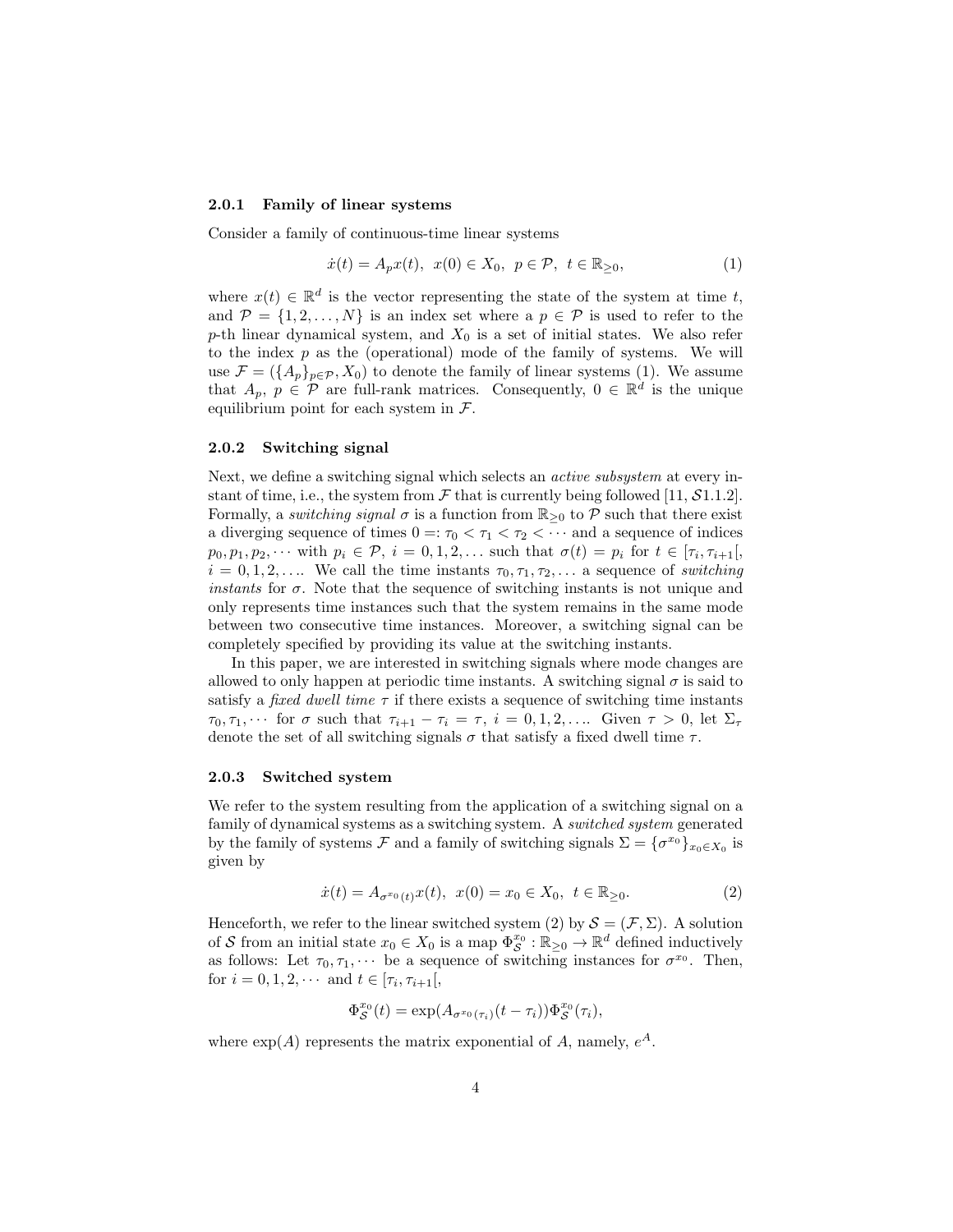### 2.0.4 Stability

In this paper, we are interested in stability of S under switching signals  $\sigma$  that obey a fixed dwell time between every two consecutive switching instants. A switched system  $S = (\mathcal{F}, \Sigma)$  is said to be *Lyapunov stable* if for every  $\varepsilon > 0$ there exists a  $\delta = \delta(\varepsilon) > 0$  such that  $\|\Phi_{\mathcal{S}}^{x_0}(0)\| \leq \delta \Rightarrow \|\Phi_{\mathcal{S}}^{x_0}(t)\| \leq \epsilon$  for all  $x_0 \in X_0$  and  $t \in \mathbb{R}_{\geq 0}$ .

At this point, it is important to highlight that even when all systems in  $\mathcal F$ are Lyapunov stable, it may be possible to obtain an unstable switched system  $\mathcal S$ under a switching signal satisfying a fixed dwell time. We discuss the following example to demonstrate this matter:

**Example 1** Consider a family of systems  $\mathcal F$  with

$$
A_1 = \begin{pmatrix} 0 & 1 \\ -0.1 & 0 \end{pmatrix} \text{ and } A_2 = \begin{pmatrix} 0 & 1 \\ -4 & 0 \end{pmatrix}.
$$

Fix a dwell time  $\tau = 2$  units of time. Notice that both  $A_1$  and  $A_2$  are Lyapunov stable. Let a switching signal  $\sigma'$  alternate between modes 2 and 1, while being in each mode for  $\tau$  units of time, that is,  $0, 2, 4, 6, \cdots$  is a sequence of switching instances of  $\sigma'$ , where  $\sigma(2i) = 2$  if i is even and 1 otherwise. The linear switched system S generated under  $\sigma'$  with  $x(0) = (86.3041 \quad 76.1538)^{\top}$  is not Lyapunov stable. The state response  $(\Vert x(t) \Vert)_{t \in \mathbb{R}_{\geq 0}}$  is shown in Figure 1a.



Figure 1: Plot of  $(\Vert x(t)\Vert)_{t\in\mathbb{R}_{\geq0}}$ 

Another case is that all systems in  $\mathcal F$  are unstable. Then, it may be possible to obtain a stable switched system under a switching signal satisfying a fixed dwell time and selecting an active subsystem in  $\mathcal{F}$ , as in the following example.

**Example 2** Consider a family of systems  $F$  with

$$
A_1 = \begin{pmatrix} 0 & 1 \\ -0.1 & 0.2 \end{pmatrix} \text{ and } A_2 = \begin{pmatrix} 0 & 1 \\ -4 & 0.2 \end{pmatrix}.
$$

Fix a dwell time  $\tau = 2$  units of time. Notice that both  $A_1$  and  $A_2$  are unstable. Let a switching signal  $\sigma'$  alternate between modes 2 and 1, while being in each mode for  $\tau$  units of time, that is, 0, 2, 4, 6,  $\cdots$  is a sequence of switching instances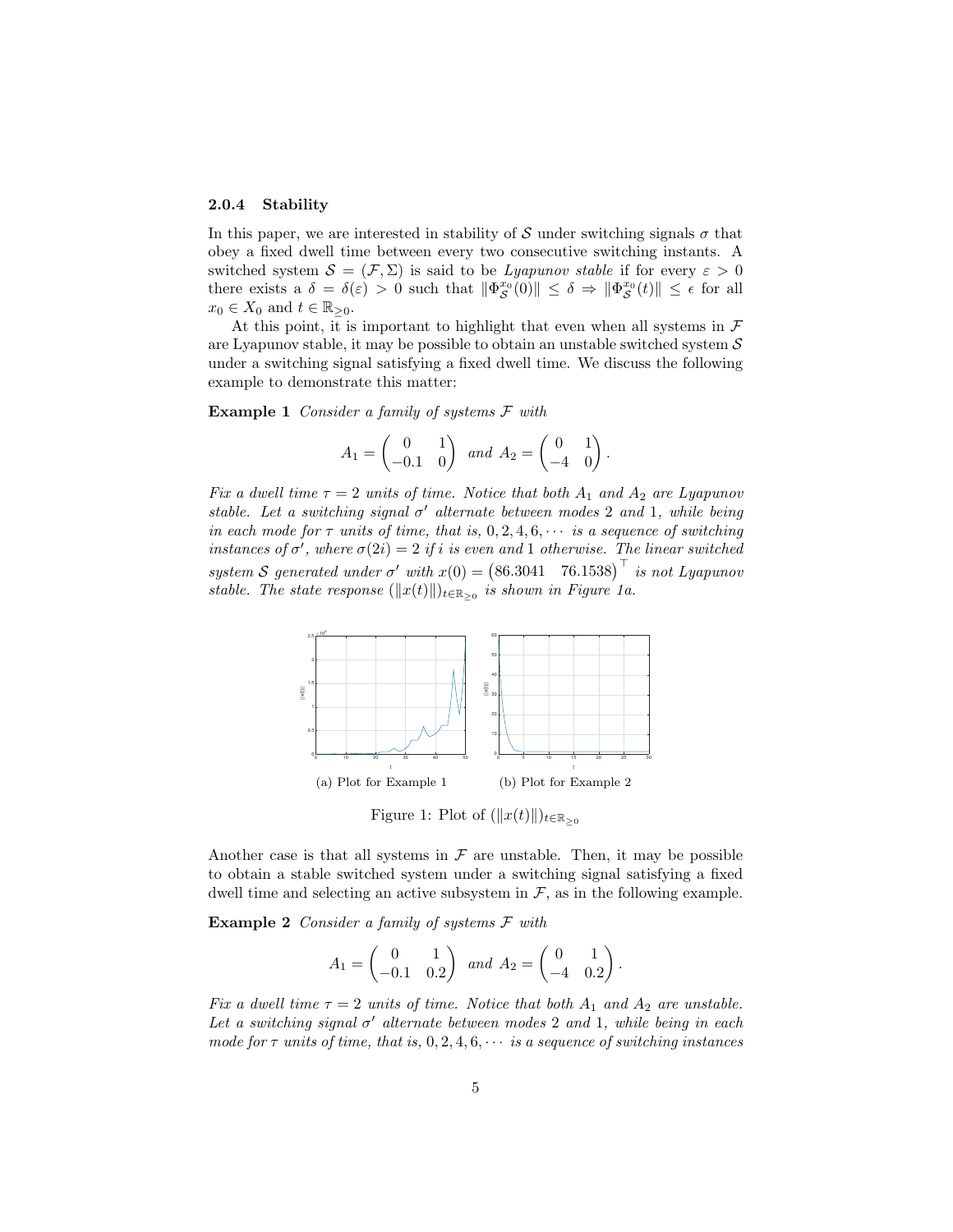of  $\sigma'$ , where  $\sigma(2i) = 2$  if i is even and 1 otherwise. The linear switched system S generated under  $\sigma'$  with  $x(0) = \begin{pmatrix} -43.6660 & 37.0513 \end{pmatrix}^{\top}$  is Lyapunov stable. The state response  $(\Vert x(t) \Vert)_{t \in \mathbb{R}_{>0}}$  is shown in Figure 1b.

### 2.0.5 Periodic Stabilizing Switching Controller Synthesis Problem

Our broad objective in this paper is to synthesize a family of switching controllers one for each initial state such that the resultant switched system is stable. This is formalized in the following:

**Problem 1** Given a family of linear systems  $\mathcal{F} = (\{A_p\}_{p \in \mathcal{P}}, X_0)$  and a scalar  $\tau > 0$ , find a family of switching signals  $\Sigma = {\{\sigma^{x_0}\}}_{x_0 \in X_0} \subseteq \Sigma_\tau$  under which the linear switched system  $S = (\mathcal{F}, \Sigma)$  is Lyapunov stable.

Though Example 1 admits a trivial solution for Problem 1, namely, selecting only one of the systems at any time, Example 2 does not. In this paper, we propose an abstraction based approach and employ game theoretic arguments for the synthesis of stabilizing controllers. We will, henceforth, call a  $\Sigma$  stabilizing if it is a solution to Problem 1.

### 3 Main approach

We propose an abstraction based approach to solve Problem 1. Our broad approach to the problem follows that of [23], however, our focus in this paper is on periodically controller systems which simplifies some of the technicalities of [23]. We describe the main steps in the synthesis below:

- 1. First, we construct a simplified "game graph" for a given family of linear systems such that a "winning" strategy in the game graph corresponds a stabilizing family of switching signals.
- 2. We solve for a winning strategy in the game graph.
- 3. We extract the family of switching signals from the winning strategy.

First, we provide some preliminaries on game graphs and winning strategies in Section 4. Solving for winning strategies is already studied in [23], and we refer to the same. Then we present the construction of the game graph, and extraction of the stabilizing controller from a winning strategy for the game graph in Section 5.

### 4 Games

Problem 1 will be reduced to a problem on a game graph, and the solution to this game problem will provide the solution to the initial one. The solution to Problem 1 consists of a switching signal for every initial state, with fixed dwell time, which renders the linear switched system stable. The search for such a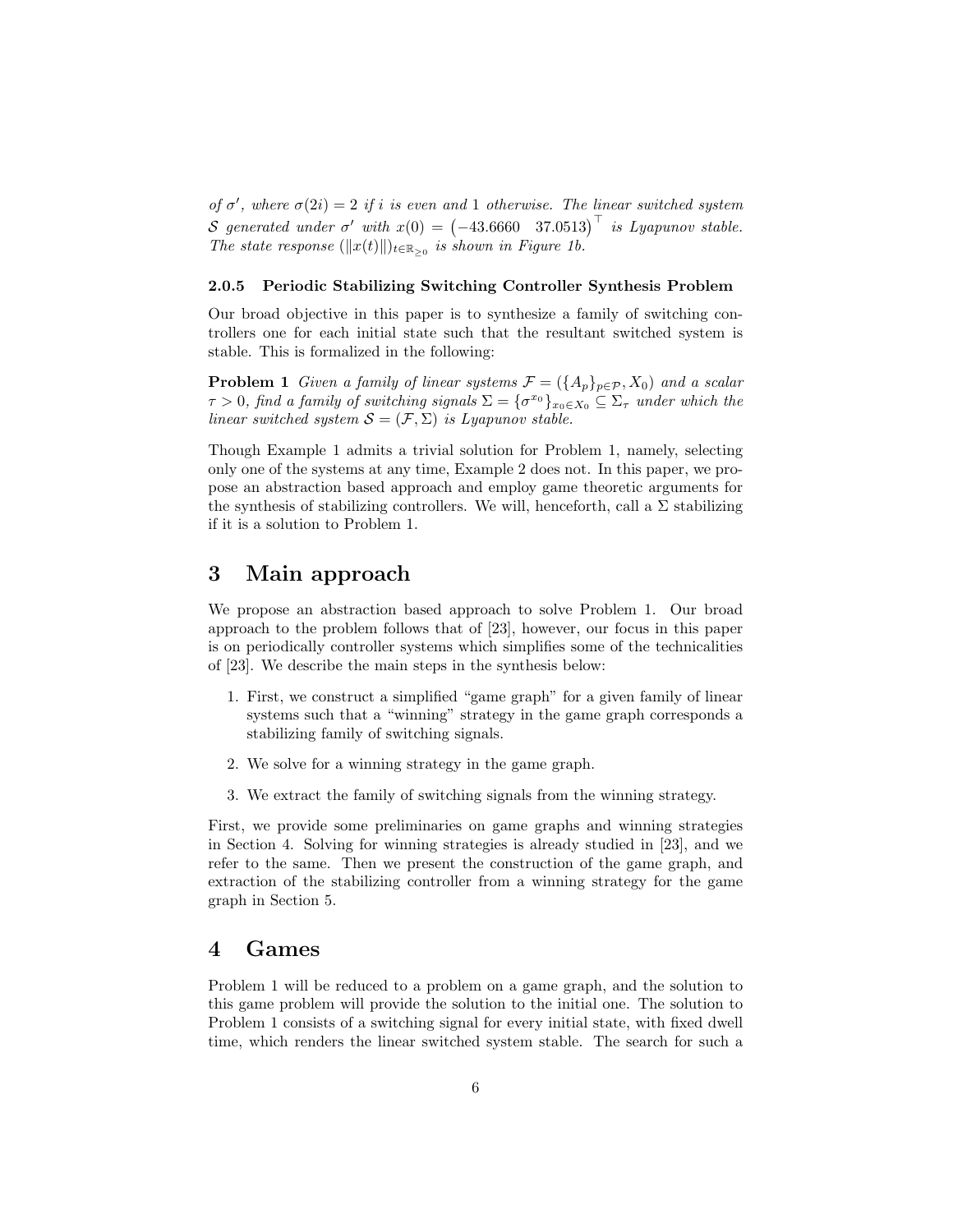

Figure 2: Game graph and strategy

kind of signal is transformed into the search for a strategy in a finite weighted game graph. In this section, we introduce certain notions in game theory which are required for our approach.

A game is played between two players, a defender and an adversary. The defender strives to achieve some objective, while the adversary tries to thwart the efforts of the defender. More precisely, the game is represented by a game graph, which is essentially a graph with two kinds of nodes corresponding to the defender and the adversary and the edges going between nodes of different kind. A play starts in some node, and consists of the corresponding player choosing an edge out of the node. Then, the edge is taken upon which a node of the opposite player is reached, followed by the opposite player choosing an edge out of the reached node. Hence, the two players alternately choose an edge and traverse the same. The result play, a sequence of nodes, is winning if it satisfies certain objective. A winning strategy consists of the choices of defender for each possible finite play such that irrespective of the choices of the adversary, the resulting play satisfies the given objective.

**Game Graph** A game graph is a weighted graph  $G = (V, E, W)$  where  $V =$  $V_0 \cup V_1$ ,  $V_0 \cap V_1 = \emptyset$ , E is a subset of  $V_0 \times V_1 \cup V_1 \times V_0$  and W is a weight function mapping edges to rational numbers,  $W: E \to \mathbb{Q}$ . Nodes are partitioned between the player and the adversary. The nodes in  $V_0$  are those where the defender makes a choice, while the nodes in  $V_1$  are those where the adversary makes a choice. Figure 2a shows a game graph, where the nodes at which defender makes a decision are represented by circles and those at which the adversary makes a decision are represented by squares.

**Plays** A play in a game graph G is an infinite sequence of nodes  $\pi = v_1v_2 \ldots$ such that  $(v_i, v_{i+1}) \in E$  for every  $i \geq 1$ . The set of all plays in G is denoted as Plays(G). The weight of a play  $\pi = v_1v_2 \dots$  is bounded by b, denoted  $W(\pi) \leq b$ , if  $\prod_{i=1}^j W(v_i, v_{i+1}) \leq b$  for every j. Note that the weight of a play is bounded by the product of the weights on the edges of prefixes of the play.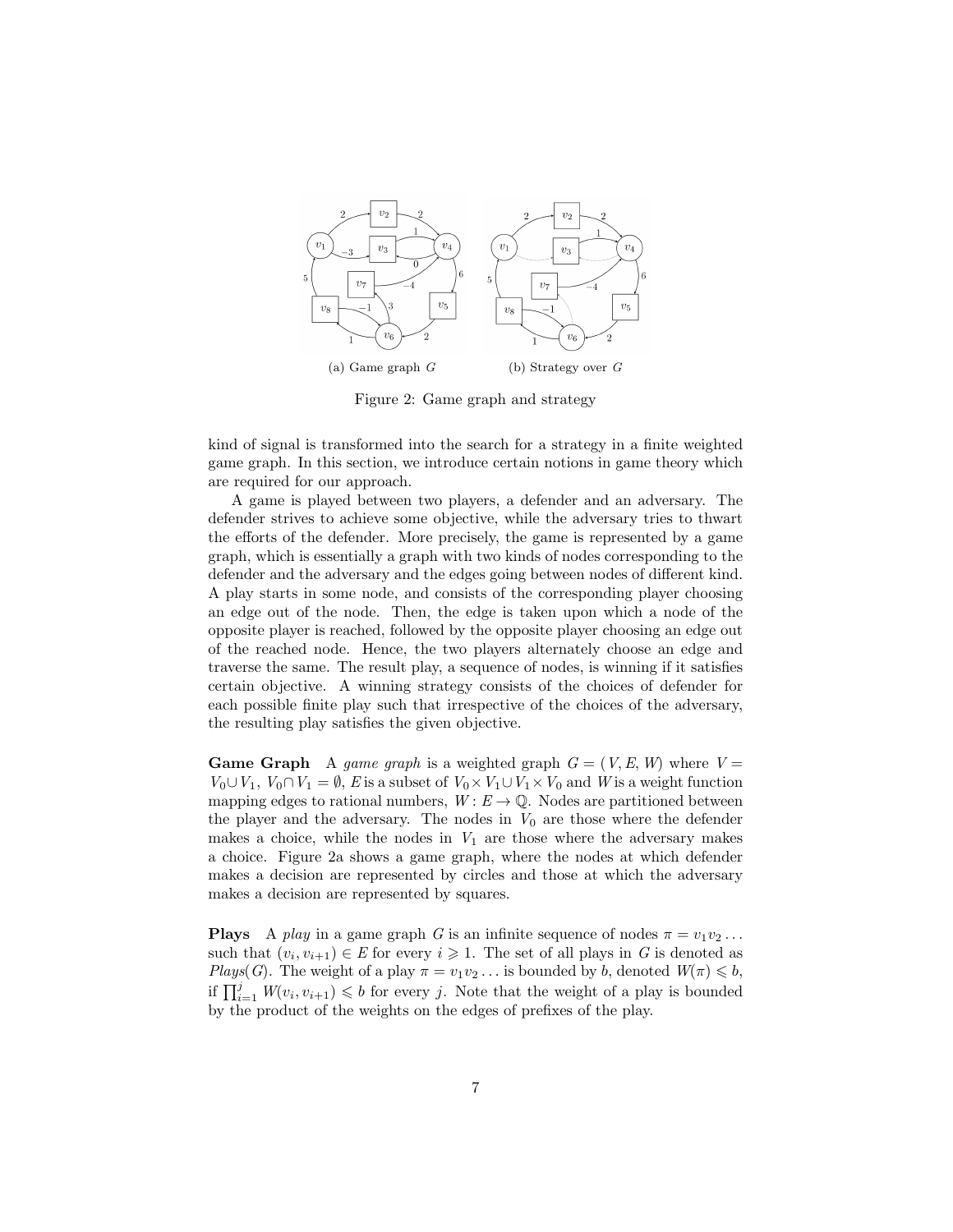Strategy A strategy specifies the choices of the defender during a play. A strategy for a game graph  $G = (V, E)$  is a function  $\alpha : V_0 \to V_1$  such that for every  $v \in V_0$ ,  $(v, \alpha(v)) \in E$ . In general, a strategy specifies the defender's choice from a defender node given the history of the play so far. However, we consider memoryless strategies in this paper, where the defender chooses the same edge from a defender node, irrespective of how the node was reached. A play  $\pi = v_0v_1 \dots$  of G is said to be consistent with a strategy  $\alpha$  if for all  $v_i \in V_0$ ,  $\alpha(v_i) = v_{i+1}.$ 

In Figure 2b, the solid outgoing arrows from the circles show a memoryless strategy for the defender in the game graph, which specifies the choices of the defender when in those nodes. The strategy induces a subgraph, defined by all the solid arrows.

Winning Strategy We consider a bounded objective for the defender, which requires to ensure that the weight of a play consistent with the strategy is bounded from above. This boundedness is equivalent to ensuring that every cycle in the game graph has a product of weights equal to or smaller than one. Next, we define the winning strategy with respect to this objective. A strategy  $\alpha$  is a *winning strategy* for a game graph G if there exists a value  $M \in \mathbb{Z}$  such that for every  $\pi \in \text{Plays}(G)$  consistent with  $\alpha$ , the weight of  $\pi$  is bounded by M.

If the game graph  $G$  is finite, that is, the number of nodes  $V$  is finite, then the winning strategy can be effectively computed. It can be reduced to another game called the energy game, that has been studied in the literature; details about computing the winning strategy for the game graph with respect to a bounded objective can be found in [23].

### 5 Game Graph Construction

In this section, we explain the main result of the paper. We describe the procedure to construct a game graph for solving Problem 1, and how to extract a stabilizing controller from a winning strategy for the game graph. Our game graph construction is parameterized by a family of linear systems  $\mathcal F$  and a periodic time step  $\tau$ , as well as a partition of the state-space into a finite number of regions. The game graph captures the evolution of the different dynamics in all the regions. More precisely, the defender nodes correspond to the regions in the partition. Intuitively, we intend to choose a dynamics to be followed in each of the regions. Hence, an edge from a defender node  $r$ , representing a region, to an adversary node  $(p, r)$  corresponds to the choice of the p-th mode (dynamics) in region r. Executing the dynamics  $\dot{x} = A_p x$  while in region r for time  $\tau$ , results in the system evolving to some region  $r^i$ . Note that the region  $r'$  reached depends on the initial state in  $r$  from which we start executing. Hence, there might be multiple regions reached depending on where the systems starts in  $r$ . We add an edge from  $(p, r)$  to each of those regions r', along with a weight w that provides an upper bound on the (scaling) factor by which the state moves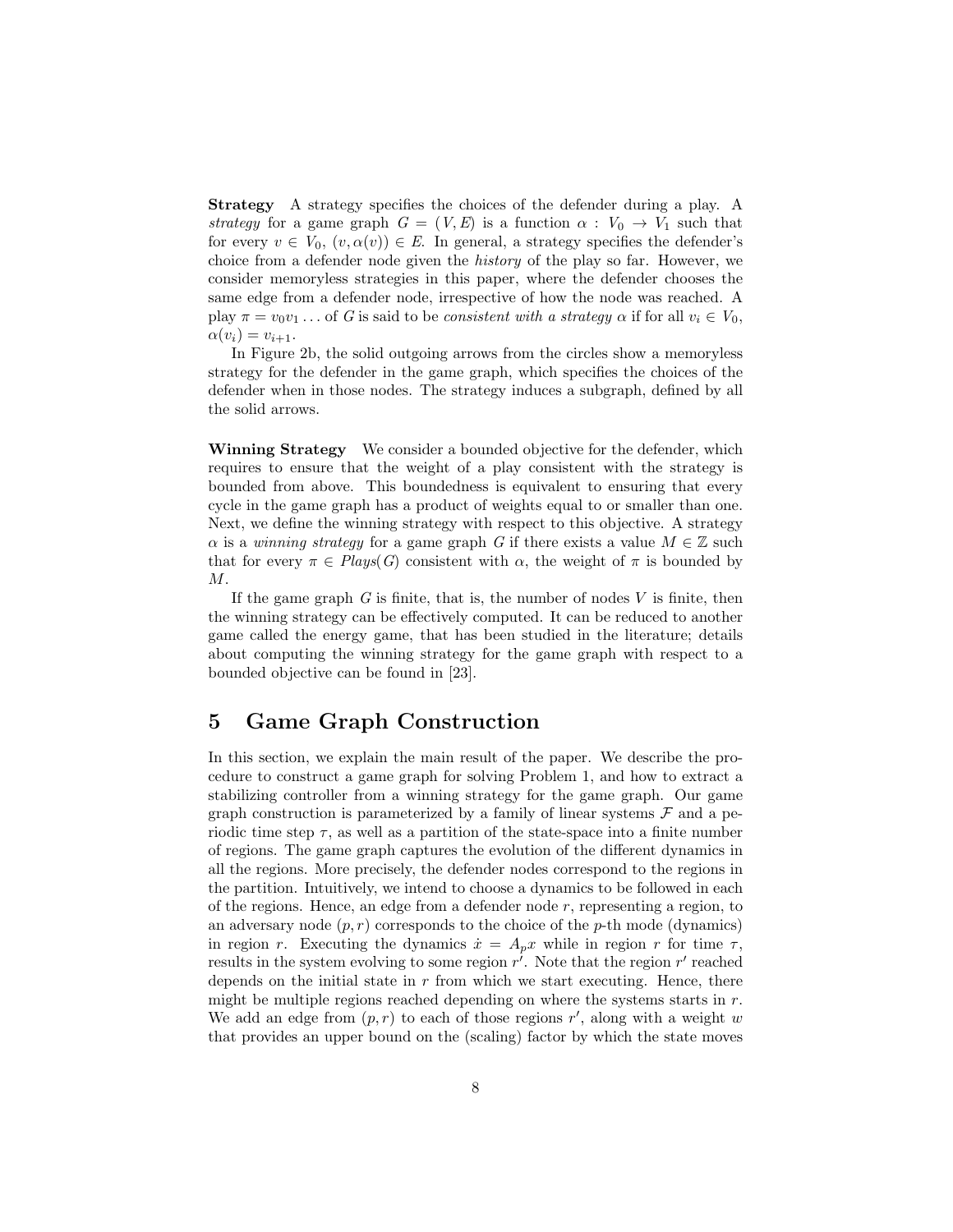away from the equilibrium when going from  $r$  to  $r'$ . In the constructed game graph, we need to find a strategy for the defender (choice of dynamics to be followed in each region) such that the resulting system is stable. This correspond to ensuring that along any play that conforms with the strategy the weight is bounded. Hence, we reduce the problem of finding a stabilizing controller to that of finding a winning strategy in the game graph. Below we provide the formal details.

### 5.1 Construction of the Game Graph

A partition of  $\mathbb{R}^d$  is a set of regions  $\{r_1, \dots, r_m\}$ , where for each  $i, r_i \subseteq \mathbb{R}^d$ , for each  $i \neq j$ ,  $\mathring{r}_i \cap \mathring{r}_j = \emptyset$  and  $\bigcup_i \mathring{r}_i = \mathbb{R}^d$ . Let  $\mathcal{F} = (\{A_p\}_{p \in \mathcal{P}}, X_0)$  be a family of linear systems of dimension d. A game graph induced by a family of systems  $\mathcal{F} = (\{A_p\}_{p \in \mathcal{P}}, X_0)$ , a partition R of  $\mathbb{R}^d$ , and a time step  $\tau$ , denoted as  $G(\mathcal{F}, \mathcal{R}, \tau) = (V, E, W)$ , is given by

- the set of nodes  $V = V_0 \cup V_1$ , where
	- $-V_0 = \mathcal{R},$
	- $-V_1 = \mathcal{P} \times \mathcal{R}$ ,
- set of edges  $E = E_0 \cup E_1$ , where

$$
- E_0 = \{ (r, (p, r)) \mid r \in \mathcal{R}, \ p \in \mathcal{P} \},
$$
  
- E<sub>1</sub> = \{ ((p, r), r') \mid \exists x \in r, y \in r', y = \exp(A\_p \tau) x \},

• edge weights  $w : E \to \mathcal{R}$  defined as

$$
w(e) = \begin{cases} 1, & \text{if } e \in E_0, \\ \mu((p, r), r'), & \text{if } e \in E_1, \end{cases}
$$

$$
\mu((p, r), r') = \sup \{ \frac{\|y\|}{\|x\|} \mid x \in r, y \in r', y = \exp(A_p \tau)x \}.
$$

Note that computing the edges in  $E_1$  requires solving a linear programming problem. First observe that the constraints  $x \in r$  and  $y \in r'$  both correspond to linear constraints with variables  $x$  and  $y$  given the regions  $r$  and  $r'$ . Similarly, since  $\exp(A_p \tau)$  is a matrix,  $y = \exp(A_p \tau)x$  is a linear constraint as well. Note that if we did not have a fixed time  $\tau$  but an interval I in which  $\tau$  resided, then, to compute  $E_1$ , we would need to over-approximate the relation between x and y given by  $y = \exp(A_p \tau)x$ ,  $\tau \in I$ , since, the relation between x and y is given by an exponential function, thus obtaining a conservative  $E_1$ . Computing precise over-approximations of the relation  $y = \exp(A_n \tau)x$ ,  $\tau \in I$ , is especially challenging when  $I$  is unbounded. Hence, in [22], hybridization is applied to over-approximate the dynamics  $\dot{x} = A_p x$  to a set of polyhedral inclusion dynamics  $\dot{x} \in P$ ,  $x \in X$  where P is a polyhedron and X is a polyhedral region. Now the solutions do not contain any exponential functions, and thus, the relation between  $x$  and  $y$  can be captured using linear constraints. Hence, the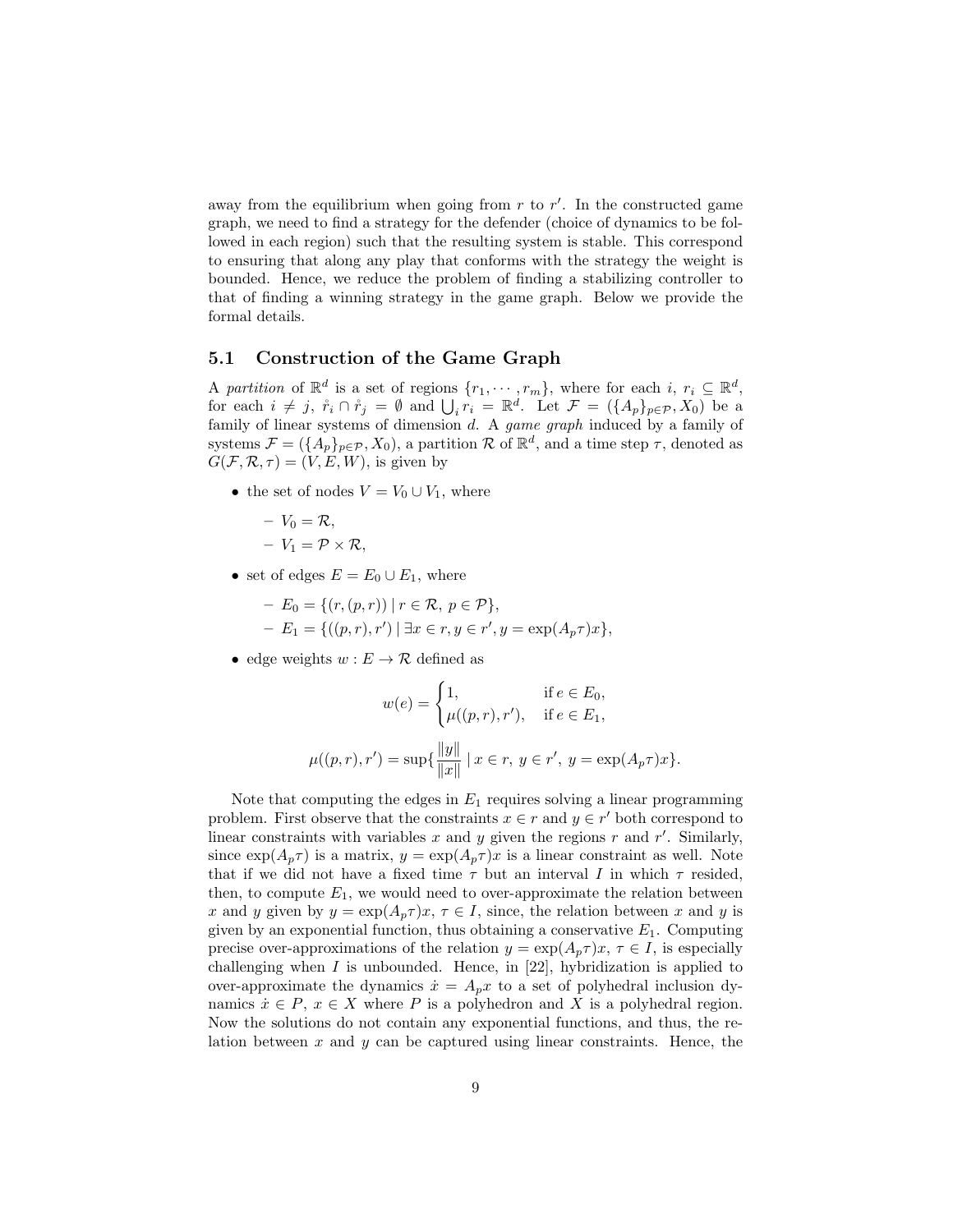computation of the edges is a simpler affair in our current setting of periodic controllers. Similarly, the computation of the weights  $\mu((p, r), r')$  requires solving an optimization problem over linear constraints, where the objective function is  $||y|| / ||x||$ . It is shown in [22] that the objective function can be simplified to ||y|| by adding the constraint  $||x|| = 1$ , when the regions are conical (that is, contain the origin and are positive scaling closed). The objective function  $||y||$  considered as the infinity norm can be further reduced to solving a finite number of linear programming problems, by considering each component of y and its negation as objective functions in turn, and taking the maximum of the solutions of the linear programming problems [20].

### 5.2 Extraction of switching signal from a strategy

Next, we present how to obtain a switching signal for  $\mathcal F$  and a given initial state  $x_0$  from a strategy  $\alpha$  on the game graph  $G(\mathcal{F}, \mathcal{R}, \tau)$ . The broad idea is to follow the dynamics  $p_0$  specified by  $\alpha$  for the region  $r_0$  to which  $x_0$  belongs, for the first  $\tau$  time units, then follow the dynamics specified by  $\alpha$  for the region  $r_1$ that is reached by following  $p_0$  for  $\tau$  time units from  $x_0$ , and so on. Recall that to specify a switching signal, it suffices to specify its values at the switching instants. We refer to  $\mathcal{R}(x)$  as the region in  $\mathcal R$  to which x belongs. Let  $\alpha$  be a strategy for  $G(\mathcal{F}, \mathcal{R}, \tau)$ , where  $\mathcal{F} = (\{A_p\}_{p \in \mathcal{P}}, X_0)$ . Given an initial state  $x_0 \in X_0$ , we define a switching signal  $\sigma_{\alpha}^{x_0}$ , where  $0, \tau, 2\tau, \cdots$  is a sequence of switching instants, inductively at every  $i\tau$ , while also simultaneously defining the state  $x_i$  reached by following the switching signal at time  $i\tau$ . For  $i = 0, 1, \dots$ ,

- $\sigma_{\alpha}^{x_0}(i\tau) = p_i$  if  $\alpha(\mathcal{R}(x_i)) = (p_i, \mathcal{R}(x_i))$ ; and
- $x_{i+1} = e^{A_{p_i}\tau}x_i$ .

### 5.3 Main result

Our main result states that a stabilizing switching controller for a family of linear systems can be extracted from a winning strategy on the induced game graph.

**Theorem 1** Given a family of linear system F, a partition R of  $\mathbb{R}^d$ , and a time  $\tau$ , if  $\alpha$  is a winning strategy for  $G(\mathcal{F}, \mathcal{R}, \tau)$ , then  $\mathcal{S} = (\mathcal{F}, \Sigma_{\alpha})$ , where  $\Sigma_{\alpha} = {\{\sigma_{\alpha}^{x_0}\}}_{x_0 \in X_0}, \text{ is stable.}$ 

Hence,  $\Sigma_{\alpha}$  which consists of switching signals extracted from the winning strategy  $\alpha$  is a family of stabilizing controllers for  $\mathcal{F}$ .

Theorem 1 states that our switching controller synthesis approach is sound in that if there is a winning strategy, then the extracted switched system is Lyapunov stable. Here, completeness results are not provided. The proof is similar to that in [23]. It relies on the fact that the scalings along solutions of the switched system  $\mathcal S$  are upper-bounded by the product of weights along corresponding prefixes of the paths in the graph obtained by restricting the game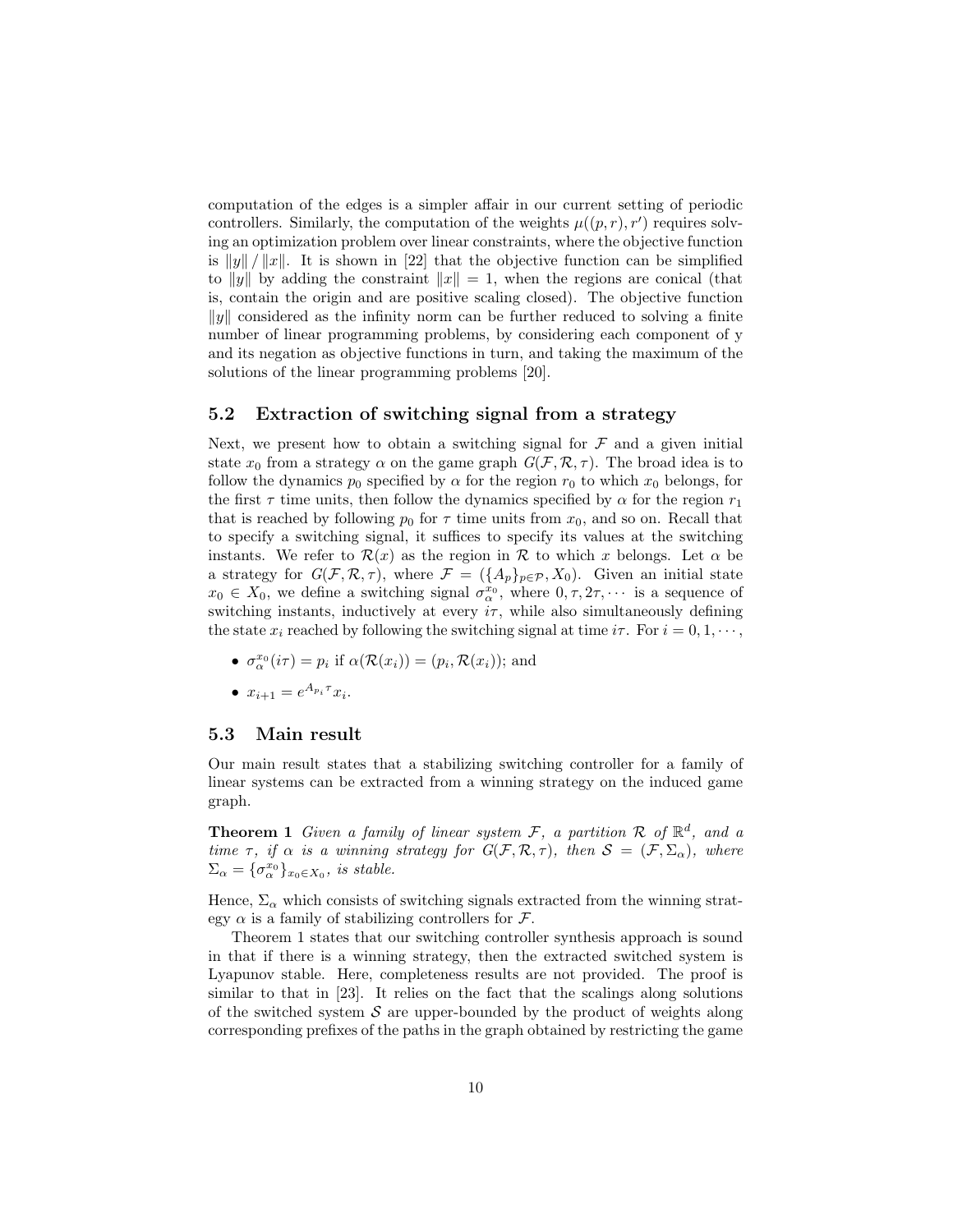graph to the choices specified by the winning strategy  $\alpha$ . The weight along the paths are bounded, since the strategy is winning, and hence, the solutions do not diverge.

# 6 Numerical example

In this section we present numerical examples to demonstrate our result.

### 6.0.1 Analysis of Example 1

Consider the family of linear systems  $\mathcal F$  from Example 1. We consider the statespace  $\mathbb{R}^2$  partitioned into four regions  $\mathcal{R} = \{r_1, r_2, r_3, r_4\}$  corresponding to the four quadrants  $r_1 = \{(x_1, x_2) | x_1 \geq 0, x_2 \geq 0\}, r_2 = \{(x_1, x_2) | x_1 \leq 0, x_2 \geq 0\},$  $r_3 = \{(x_1, x_2) | x_1 \leq 0, x_2 \leq 0\}, r_4 = \{(x_1, x_2) | x_1 \geq 0, x_2 \leq 0\}.$  We will employ our technique to find a stabilizing switching signal.

The first task is to construct a game graph  $G(\mathcal{F}, \mathcal{R}, \tau) = (V, E, W)$  with  $V = V_0 \cup V_1, E = E_0 \cup E_1$ . We have

$$
\circ V_0 = \{r_1, r_2, r_3, r_4\},\
$$

- $V_1 = \{(1, r_1), (2, r_1), (1, r_2), (2, r_2), (1, r_3), (2, r_3),\}$  $(1, r_4), (2, r_4)$ ,
- $\circ E_0 = \{(r_1,(1,r_1)),(r_1,(2,r_1)),(r_2,(1,r_2)),(r_2,(2,r_2)),$  $(r_3,(1, r_3)),(r_3,(2, r_3)),(r_4,(1, r_4)),(r_4,(2, r_4))\},$
- $E_1 = \{((1, r_2), r_1), ((1, r_2), r_3), ((1, r_2), r_4), ((2, r_2), r_1),$  $((2, r_2), r_3), ((2, r_2), r_4), ((1, r_4), r_1), ((1, r_4), r_2),$  $((1, r_4), r_3), ((2, r_4), r_1), ((2, r_4), r_2), ((2, r_4), r_3)\},$

$$
\circ w((1, r_2), r_1) = 7.46, \quad w((1, r_2), r_3) = 0.68, \n w((1, r_2), r_4) = 3.91, \quad w((2, r_2), r_1) = 7.45, \n w((2, r_2), r_3) = 0.10, \quad w((2, r_2), r_4) = 0.01, \n w((1, r_4), r_1) = 1.29, \quad w((1, r_4), r_2) = 0.68, \n w((1, r_4), r_3) = 3.91, \quad w((2, r_4), r_1) = 1, \n w((2, r_4), r_2) = 0.01, \quad w((2, r_4), r_3) = 0.13.
$$

Recall the definition of  $w(e)$ ,  $e \in E$  from Section 5. The scalars  $\mu((p, r), r')$ 's are computed by solving a linear program with  $||x|| = 1$ . Observe that considering x such that  $||x|| = 1$  suffices because we are dealing with linear dynamics, which means that if an execution from  $x$  reaches  $y$ , then an execution from  $mx$  reaches my for  $m > 0$ . The game graph  $G(\mathcal{P}, \mathcal{R})$  is shown in Figure 3. We then obtain the following stabilizing switching signal  $\alpha$  for  $G(\mathcal{F}, \mathcal{R}, \tau)$ :  $\alpha(r_1) = (2, r_1)$ ,  $\alpha(r_2) = (2, r_2), \alpha(r_3) = (2, r_3) \text{ and } \alpha(r_4) = (2, r_4).$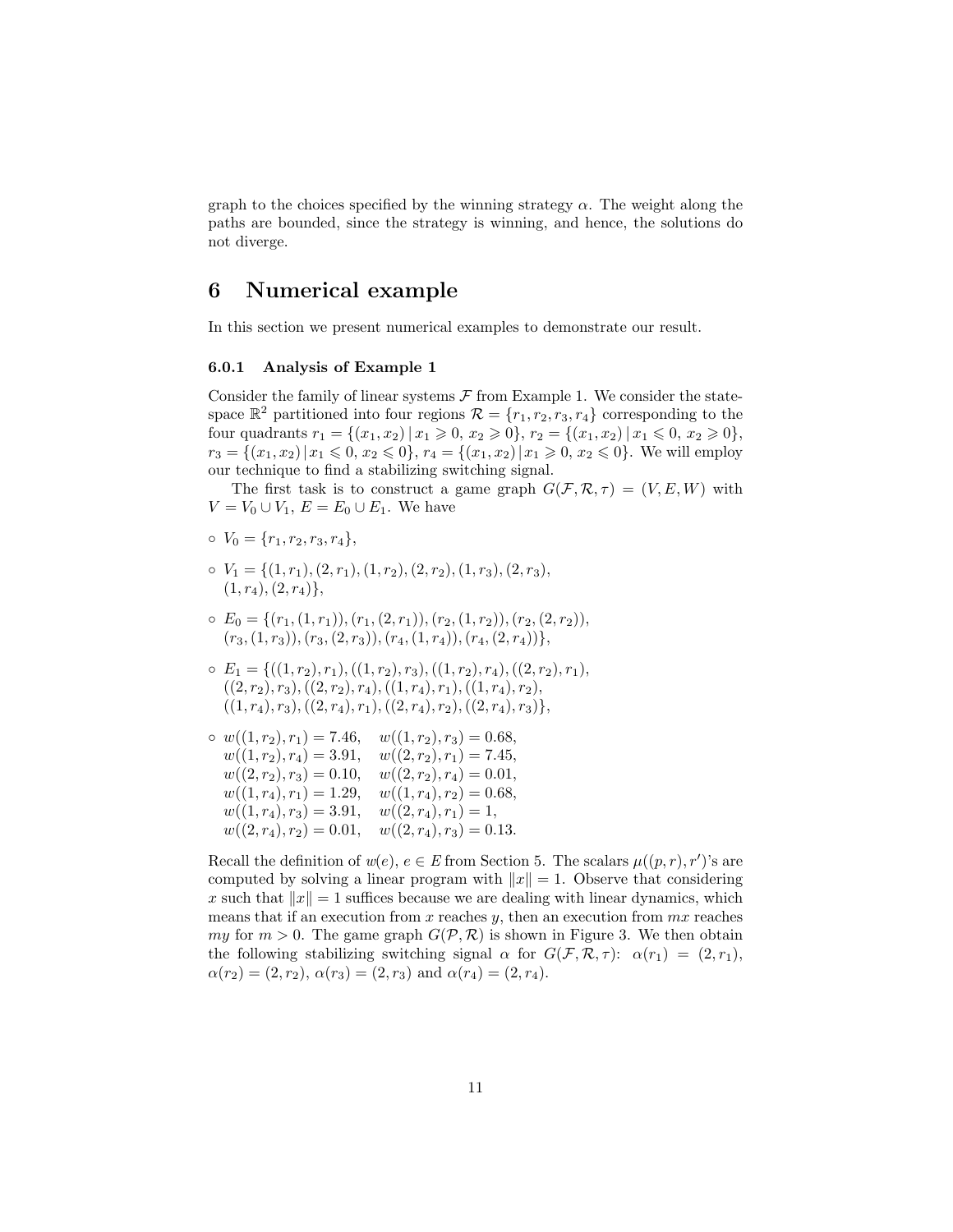

Figure 3: Game graph  $G(\mathcal{F}, \mathcal{R}, \tau)$  for Example 1

#### 6.0.2 Analysis of Example 2

We consider the family of linear unstable systems  $\mathcal F$  from Example 2 and provide a stabilizing switching signal. Let the state-space  $\mathbb{R}^2$  be partitioned into four regions  $\mathcal{R} = \{r_1, r_2, r_3, r_4\}$  that correspond to the four quadrants as before. Again, we choose a fixed dwell time  $\tau = 2$  units of time. We are interested in synthesizing a switching signal  $\sigma \in \Sigma_{\tau}$  under which the switched system S is Lyapunov stable.

For solving the said problem, we first construct a game graph  $G(\mathcal{F}, \mathcal{R}, \tau) =$  $(V, E, W)$  with  $V = V_0 \cup V_1, E = E_0 \cup E_1$ , where

- $o \; V_0 = \{r_1, r_2, r_3, r_4\},\;$
- $V_1 = \{(1, r_1), (2, r_1), (1, r_2), (2, r_2), (1, r_3), (2, r_3),\}$  $(1, r_4), (2, r_4)$ ,
- $\circ E_0 = \{(r_1,(1,r_1)),(r_1,(2,r_1)),(r_2,(1,r_2)),(r_2,(2,r_2)),$  $(r_3,(1, r_3)),(r_3,(2, r_3)),(r_4,(1, r_4)),(r_4,(2, r_4))\},$
- $E_1 = \{((1, r_2), r_1), ((1, r_2), r_3), ((1, r_2), r_4), ((2, r_2), r_1),$  $((2, r_2), r_3),((1, r_4), r_1),((1, r_4), r_2),$  $((1, r_4), r_3), ((2, r_4), r_1), ((2, r_4), r_3)\},$
- $\circ w((1, r_2), r_1) = 7.54, \quad w((1, r_2), r_3) = 0.61,$  $w((1, r_2), r_4) = 2.68, \quad w((2, r_2), r_1) = 7.54,$  $w((2, r_2), r_3) = 0.10, \quad w((1, r_4), r_1) = 1.29,$  $w((1, r_4), r_2) = 0.61, \quad w((1, r_4), r_3) = 2.68,$  $w((2, r_4), r_1) = 1, \quad w((2, r_4), r_3) = 0.20.$

The game graph  $G(\mathcal{F}, \mathcal{R}, \tau)$  is shown in Figure 4. We then obtain the following stabilizing switching signal  $\alpha$  for  $G(\mathcal{F}, \mathcal{R}, \tau)$ :  $\alpha(r_1) = (2, r_1), \alpha(r_2) = (2, r_2),$  $\alpha(r_3) = (2, r_3)$  and  $\alpha(r_4) = (1, r_4)$ .

# 7 Conclusion

In this paper, we presented an abstraction based approach for the synthesis of periodic switching controllers for stabilizing a family of linear systems. The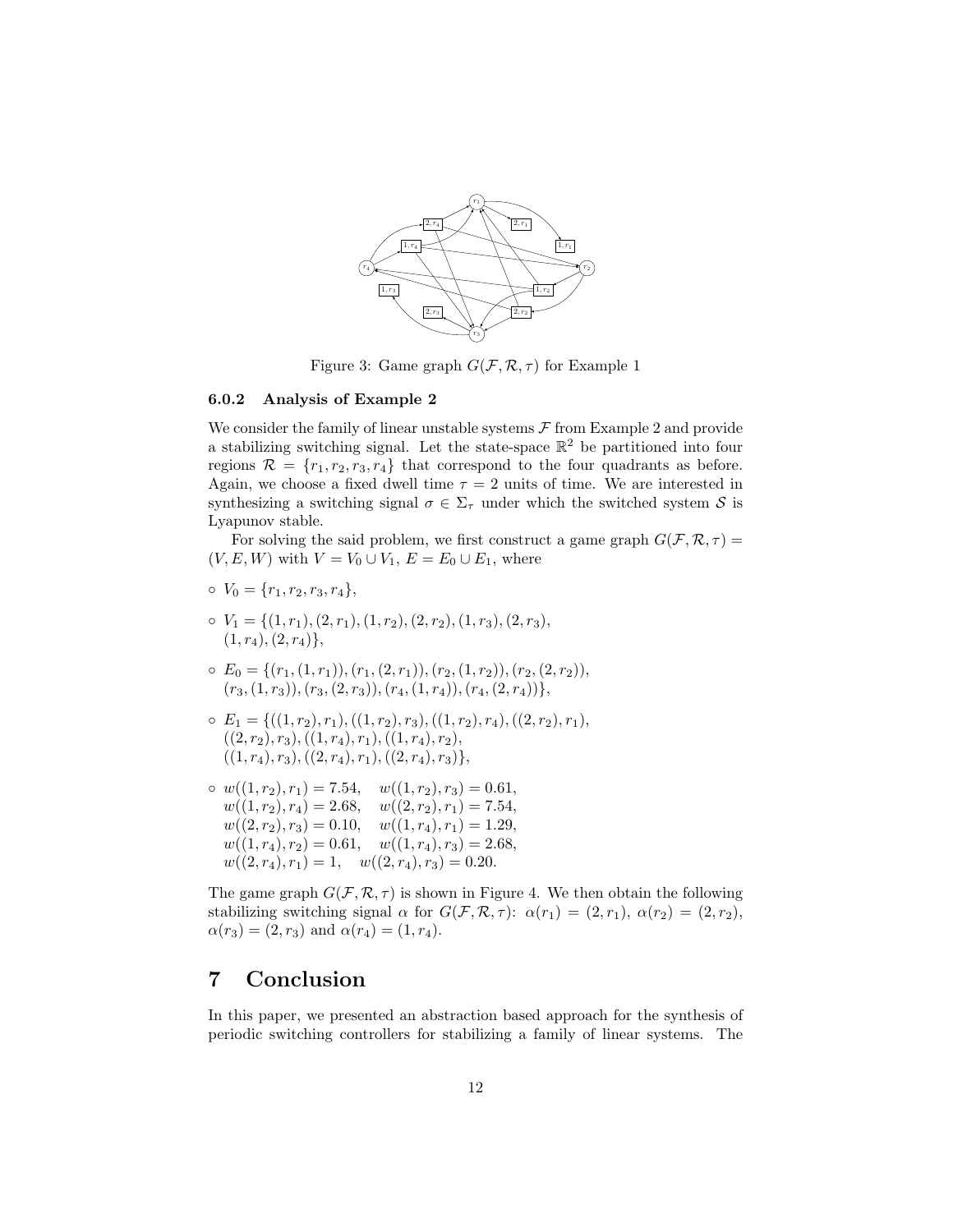

Figure 4: Game graph  $G(\mathcal{F}, \mathcal{R}, \tau)$  for Example 2

broad approach of constructing a game graph and extracting a periodic controller is inspired by the results of [23]. In the future, we intend to consider periodic controllers with delays as well as systems with non-linear dynamics. The challenges with the latter arise from the fact that often closed form solutions are not known for non-linear dynamics and hence, computing precise over-approximations of even bounded time reachable set is non-trivial, which is required for the computation of edges and weights in the abstract game graph.

# References

- [1] P. Bauer, K. Premaratne, and J. Duran, A necessary and sufficient condition for robust asymptotic stability of time-variant discrete systems, IEEE Transactions on Automatic Control, 38 (1993), pp. 1427–1430.
- [2] M. Branicky, Stability of hybrid systems, in Encylopedia of Life Support Systems, vol. Theme 6.43:Control Sytems, Robotics and Automation, 2004.
- [3] R. DeCarlo, M. Branicky, S. Pettersson, and B. Lennartson, Perspectives and results on the stability and stabilizability of hybrid systems, Proceedings of the IEEE, 88 (2000), pp. 1069–1082.
- [4] J. C. GEROMEL AND P. COLANERI, Stability and stabilization of continuous-time switched linear systems, SIAM Journal on Control and Optimization, 45 (2006), pp. 1915–1930.
- [5] E. GRÄDEL, W. THOMAS, AND T. WILKE, eds., Automata Logics, and Infinite Games: A Guide to Current Research, Springer-Verlag New York, Inc., New York, NY, USA, 2002.
- [6] W. P. M. H. HEEMELS, A. KUNDU, AND J. DAAFOUZ, On lyapunovmetzler inequalities and s-procedure characterisations for the stabilisation of switched linear systems, IEEE Transactions on Automatic Control, 62  $(2017)$ , pp.  $4593 - 4597$ .
- [7] J. P. Hespanha and A. S. Morse, Stability of switched systems with average dwell-time, in CDC, Dec 1999, pp. 2655–2660.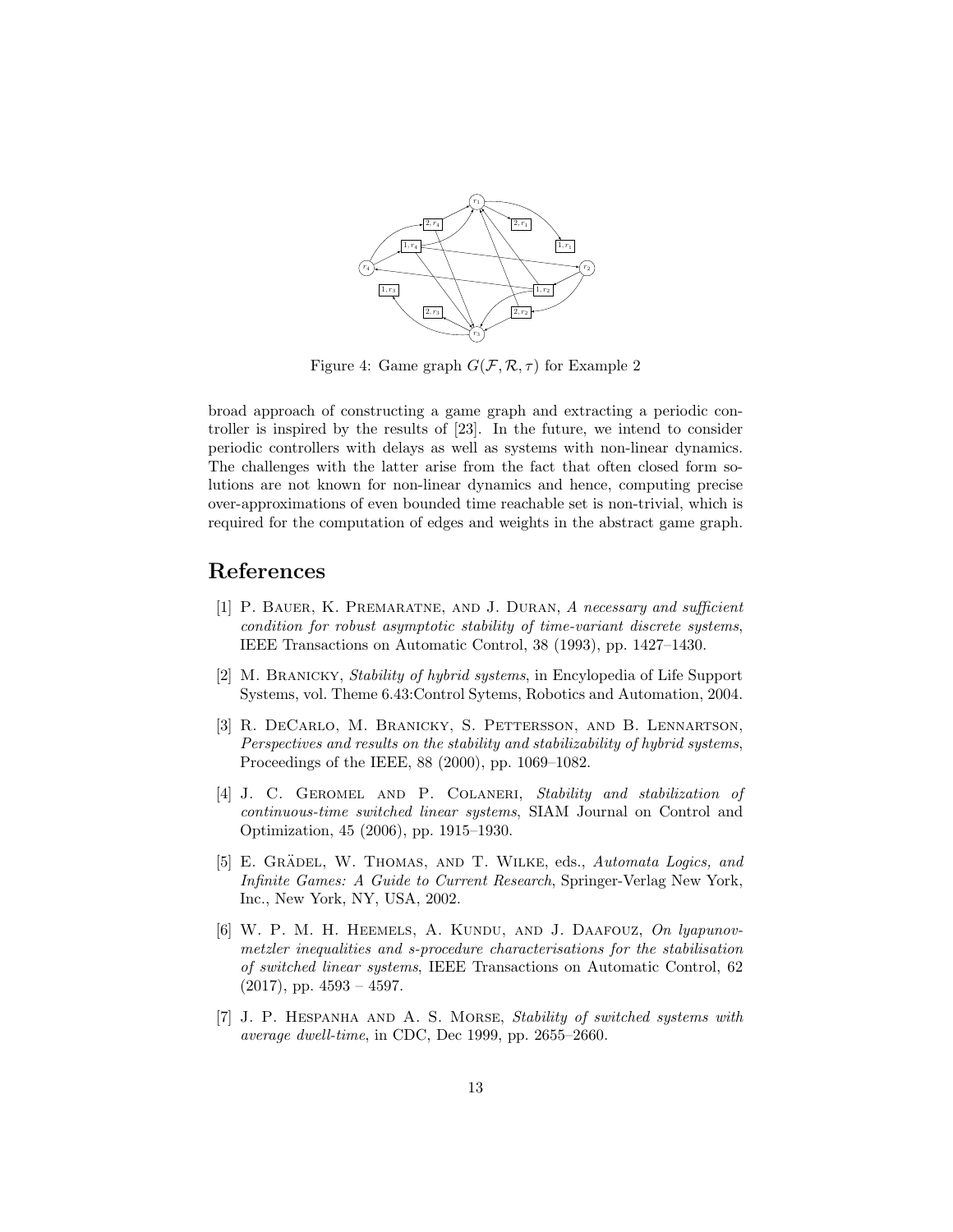- [8] M. JOHANSSON, *Piecewise Linear Control Systems*, Springer, 2003.
- [9] A. KUNDU AND D. CHATTERJEE, Stabilizing switching signals for switched systems, IEEE Transactions on Automatic Control, 60 (2015), pp. 882 – 888.
- [10] A. KUNDU AND D. CHATTERJEE, Stabilizing switching signals: a transition from point-wise to asymptotic conditions, Systems and Control Letters, 106 (2017), pp. 16–23.
- [11] D. Liberzon, Switching in systems and control, Systems & Control: Foundations & Applications, Birkhäuser Boston Inc., Boston, MA, 2003.
- [12] D. Liberzon, J. P. Hespanha, and A. S. Morse, Stability of switched systems: a lie-algebraic condition, Systems Control Letters, 37 (1999), pp. 117–122.
- [13] H. Lin and P. J. Antsaklis, Switching stabilizability for continuous-time uncertain switched linear systems, 2007.
- $[14]$   $\_\_\_\_\$ Stability and stabilizability of switched linear systems: A survey of recent results, IEEE Transactions on Automatic Control, 54 (2009), pp. 308– 322.
- [15] A. S. MORSE, Supervisory control of families of linear set-point controllers - part 1: Exact matching, IEEE Transactions on Automatic Control, 41 (1998), pp. 1413–1431.
- [16] K. Narendra and J. Balakrishnan, A common lyapunov function for stable lti systems with commuting a-matrices, IEEE Transactions on Automatic Control, 39 (1994), pp. 2469–2471.
- [17] PAVITHRA AND M. G. SOTO, *Counterexample guided abstraction refine*ment for stability analysis, in CAV, 2016, pp. 495–512.
- [18] S. PETTERSSON, Synthesis of switched linear systems, in CDC, vol. 5, 2003, pp. 5283–5288.
- [19] P. Prabhakar, S. Duggirala, S. Mitra, and M. Viswanathan, Hybrid automata-based cegar for rectangular hybrid automata, in VMCAI, 2013.
- [20] P. Prabhakar and M. G. Soto, Abstraction based model-checking of stability of hybrid systems, in CAV, 2013, pp. 280–295.
- $[21]$  , An algorithmic approach to stability verification of polyhedral switched systems, in ACC, 2014, pp. 2318–2323.
- [22] P. PRABHAKAR AND M. G. SOTO, *Hybridization for stability analysis of* switched linear systems, in HSCC, 2016.